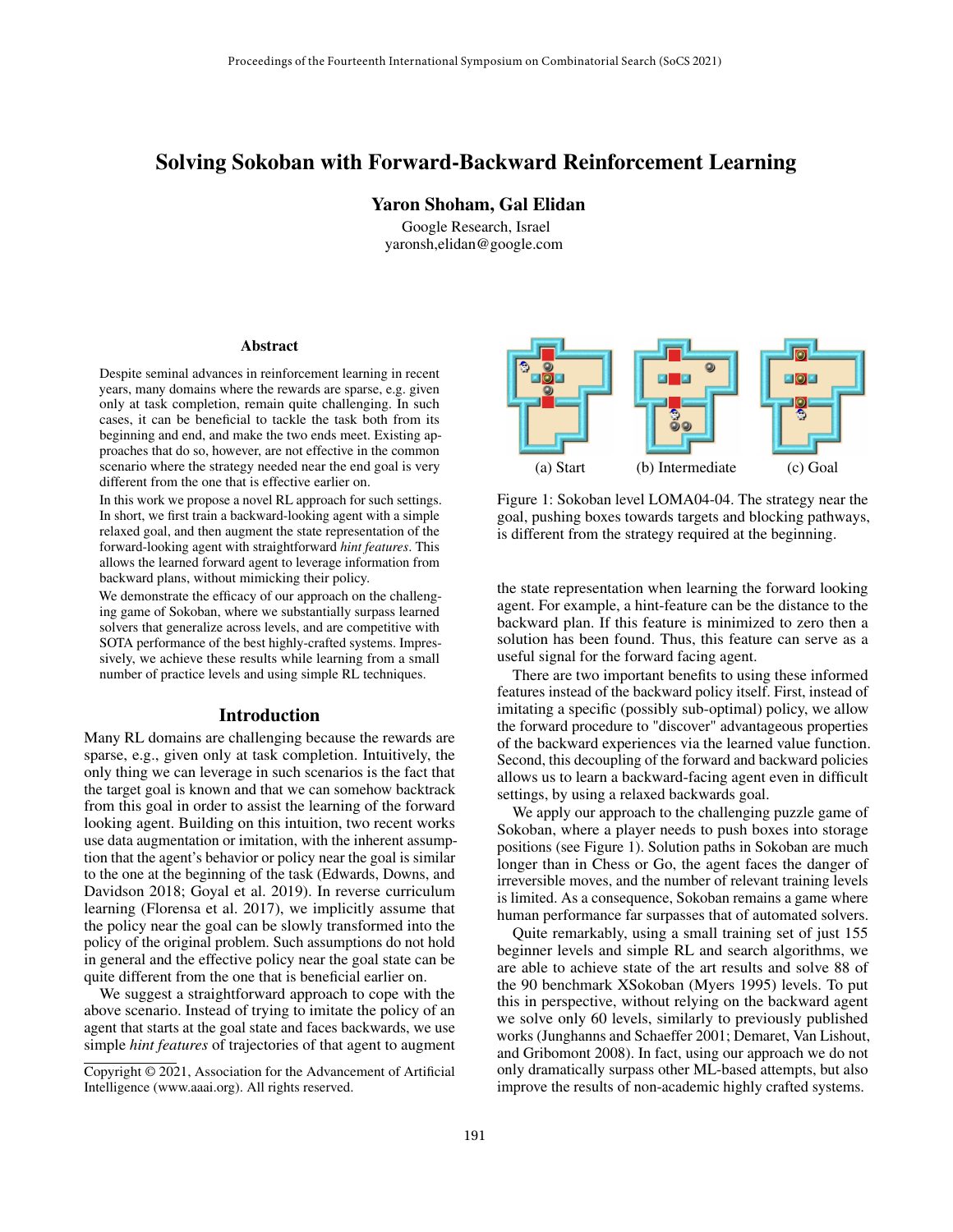## Look Back Before Forward RL

As discussed, instead of mimicking the trajectories of a backward agent, we build simple *hint features* extracted from backward trajectories, and use these to augment the state representation of the forward agent. We now briefly describe these different components. For a more detailed exposition, see the full version of the paper in (Shoham and Elidan 2021).

#### The Backward Agent and Backward Trajectories

The backward model is learned by starting the agent in the goal position(s) where rewards are received. The first step is thus to design a reversed task via the construction of reversed rewards. Importantly, since we do not plan to imitate the policy of the backward agent, the reverse task is decoupled from the forward one and we can use a relaxed objective. This can be crucial in domains where the original reverse task is as difficult as the forward one.

As an example, in the case of Sokoban, the forward objective is to push boxes to target squares and the (hard) reverse task to to bring the boxes back to their original positions. A much simpler goal is defined by giving the backward agent a single reward for simply pulling all boxes away from their target locations, but not necessarily to their initial squares.

The learned backward value function  $\mathcal{V}_B$  can now be used both at forward-learning and at inference time to generate a backward trajectory T: for a particular (train or test) instance the agent is initialized at goal state(s), and a planning algorithm is used to find  $T$  that maximizes  $\mathcal{V}_B$ .

#### The Forward Agent and Hint-Features

To learn a forward-facing value function  $V_F$ , we use any standard RL algorithm with the original rewards and original starting position. The key difference is that we augment the state-space of the agent with *hint features* that are computed based on the current state s and the instance specific backward trajectory  $T$ . Intuitively, such features are informed (by the backward agent) hints that can point the forward agent in the right direction, both at learning and inference time. The forward learning procedure assigns the appropriate weights to these features, in the context of the original forward task. Importantly, as we shall see below, extremely simplistic *hint features* that involve minimal domain understanding can lead to substantial performance improvements.

# Application to Sokoban

To apply our approach to the the game of Sokoban, we use linear approximation for both  $V_B$  and  $V_F$  with the following base features: : *Targets* (number of boxes already on target), *Distance* (between the boxes and the nearest target) and *Connectivity* (the number of distinct regions on the board).

Given the trajectory of the backward agent, we augment the base features set with two additional *hint features*: *Overlap* (distance of the state to the closest backward state) and *Perm* (packed boxes according to the order implied by the backward trajectory). The planning algorithm for maximizing  $V_B$  and  $V_F$  is a search tree with an  $\epsilon$ -greedy traversal from the root. During the learning phase, expanding a leaf updates the value function using standard  $TD(0)$ .



Figure 2: Summary performance on the 90 XSokoban test levels. The graph shows the number of solved levels as a function of the search tree size at inference time.

### Experimental Evaluation

We train both the forward and backward agents using only the 155 Microban levels (Skinner 2000) which have been developed as "a good set for beginners and children".

We evaluate performance on the standard 90 XSokoban levels (Myers 1995). Each test level is processed at inference time as follows. We first let the backward agent tackle it, starting from the goal state. We then use the trajectory of that agent to compute *hint features*, and then apply the forward facing agent with these features.

We compare our solver to a baseline trained in an identical manner but without the *hint features* that are generated by the backward agent. We also compare to a baseline based on reverse curriculum learning (Florensa et al. 2017) by augmenting the training data with easier instances.

The results are summarized in Figure 2. Using our look backward before forward approach (solid black line), we solve 88 of the 90 XSokoban levels. This surpasses the highly crafted solvers Sokolution (Diedler 2017), Takaken (Takahashi 2008) and YASS (Damgaard 2000), and is second only to the Festival solver (Shoham and Schaeffer 2020).

The added value of the *hint features* is obvious and without them we are only able to solve 60 levels. Further, augmenting the experiences of the forward solver with near-goal trajectories leads only to a minor improvement. This emphasizes the importance of *deriving* features from the backward agent rather than trying to mimic it.

#### Summary

We presented a novel RL approach for sparse-reward scenarios where the effective policy near the goal state is quite different from the policy that is beneficial earlier on. Our approach relies on the idea of using *hint features* constructed from backward trajectories to help guide the forward facing agent, both at training and inference time.

Using this forward-backward RL approach, we were able to achieve SOTA results on the challenging game of Sokoban, while training only on a small set of practice levels, with a naive linear function approximation for the value function, and using straightforward RL and search techniques.